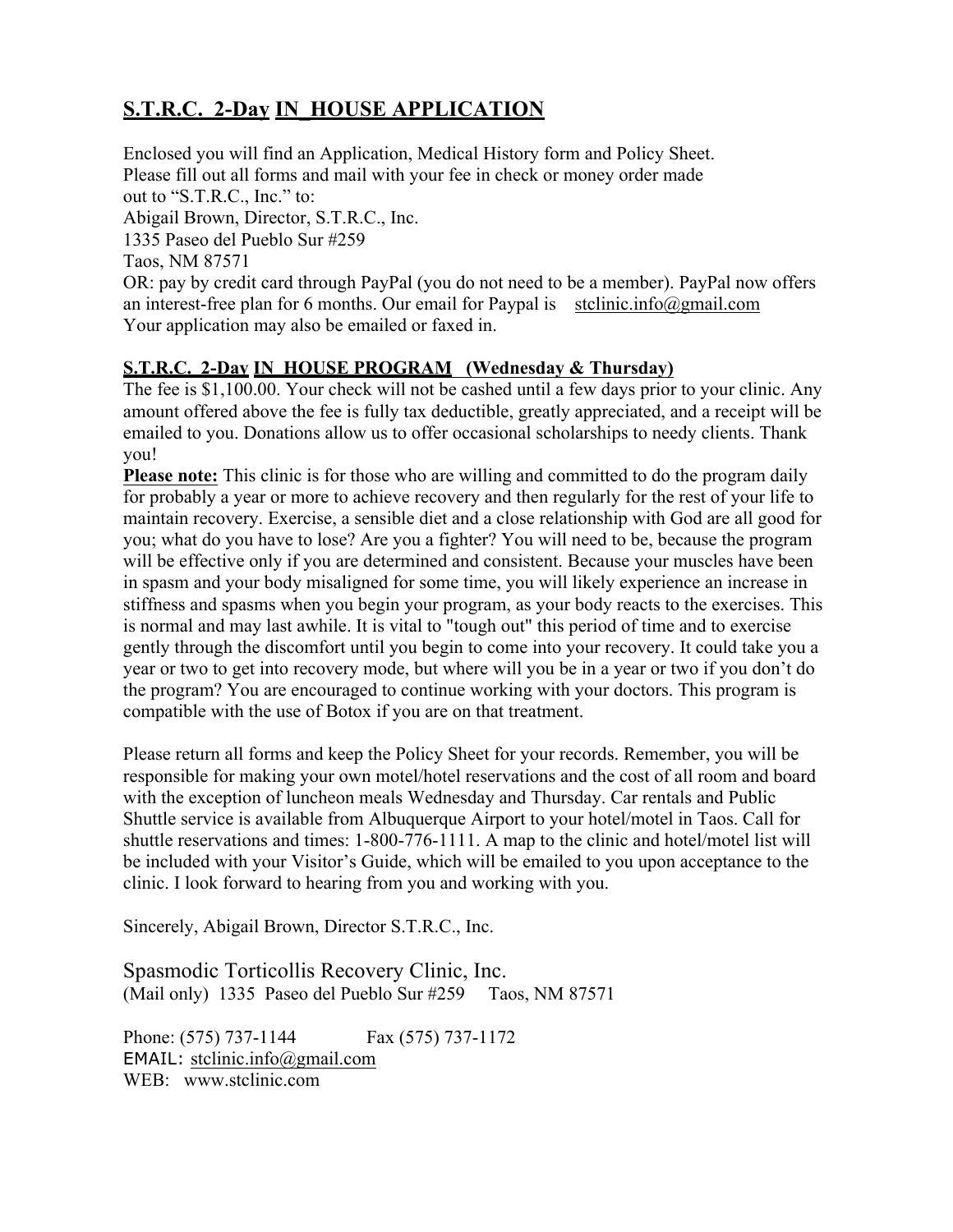### **REGISTRATION - APPLICATION** Date: \_\_\_\_\_\_\_\_\_\_\_\_\_\_\_\_\_\_\_\_

This form must be completed, signed and mailed in at least two weeks prior to desired date of entry into the program. MALE\_\_\_\_\_\_\_\_\_ FEMALE\_\_\_\_\_\_\_**\_AGE\_\_\_\_\_** NAME: \_\_\_\_\_\_\_\_\_\_\_\_\_\_\_\_\_\_\_\_\_\_\_\_\_\_\_\_\_\_\_\_\_\_\_\_\_\_\_\_\_\_\_\_\_\_\_\_\_\_\_\_\_\_\_\_\_\_\_\_ ADDRESS:

| PHONE: Home (                                                                            |  |
|------------------------------------------------------------------------------------------|--|
| Cell (                                                                                   |  |
| EMAIL                                                                                    |  |
| <b>HEIGHT</b><br>WEIGHT                                                                  |  |
| HOW DID YOU HEAR ABOUT S.T.R.C.?                                                         |  |
| MARITAL STATUS: married single divorced separated widowed partnered                      |  |
| # OF CHILDREN UNDER YOUR CARE AT HOME?<br>ages?                                          |  |
| ARE YOU EMPLOYED? WHERE?                                                                 |  |
| NATURE OF WORK? (i.e. do you sit, stand? Is it physically and/or emotionally stressful?) |  |
|                                                                                          |  |

SPOUSE'S FIRST NAME\_\_\_\_\_\_\_\_\_\_\_\_\_\_\_\_\_\_\_\_\_\_\_\_\_\_\_\_\_\_\_\_\_\_\_

Will your spouse or relative be sitting in on your clinic week and joining us for lunch each day? If so, any dietary restrictions?

 $\mathcal{L}_\text{max} = \mathcal{L}_\text{max} = \mathcal{L}_\text{max} = \mathcal{L}_\text{max} = \mathcal{L}_\text{max} = \mathcal{L}_\text{max} = \mathcal{L}_\text{max} = \mathcal{L}_\text{max} = \mathcal{L}_\text{max} = \mathcal{L}_\text{max} = \mathcal{L}_\text{max} = \mathcal{L}_\text{max} = \mathcal{L}_\text{max} = \mathcal{L}_\text{max} = \mathcal{L}_\text{max} = \mathcal{L}_\text{max} = \mathcal{L}_\text{max} = \mathcal{L}_\text{max} = \mathcal{$ 

#### WHAT IS YOUR SPIRITUAL PERSUASION?

Are you willing to commit yourself to a 2 day program here in Taos, New Mexico, abide by S.T.R.C. policies while here and dedicate yourself without compromise, as much as is possible, to following the program on your own at home over a long-range period of time?

### WHAT WEEK ARE YOU INTERESTED IN COMING?

#### SECOND CHOICE?

### **(You will choose a Wednesday & Thursday)**

### The program is 4 part:

\* Exercise (non-aerobic)

- \* Famous S.T.R.C. Backrub & trigger point work
- \* Nutrition principles
- \* Attitudinal work with applied scriptural principles

You will be responsible for making your own airport or Amtrak shuttle and hotel/motel arrangements; all transportation to and from your hotel/motel will be provided if needed. Once this application has been accepted, you will be sent a confirmation of acceptance and a list of hotels/motels nearby along with a map to the clinic. Would you be willing to have your reports of ongoing improvement and your before and after photos and testimonial shared with others as a form of encouragement and hope?

It is required that you also fill out and return with your application the enclosed medical questionnaire. All information is, of course, strictly confidential.

**I am enclosing my fee of \$1,100.00** to cover the cost of the goods and services I will receive at S.T.R.C. Please make your check or money order payable to "S.T.R.C.,Inc." and enclose with your application. Your check will not be cashed until a few days prior to your clinic week, and you may cancel your plans with full refund any time up until the first day your program is scheduled to begin. After that date, there will be no refund. We also accept credit cards: we will send you an invoice from PayPal requesting payment . You do not need to be a member of PayPal. You will fill out your credit card information, and we will receive a confirmation of payment received. You must have a working email to pay by credit card but do not need to be a PayPal member. This is a safe and secure way to pay the fee.

Please have PayPal email me an invoice (if paying by credit card)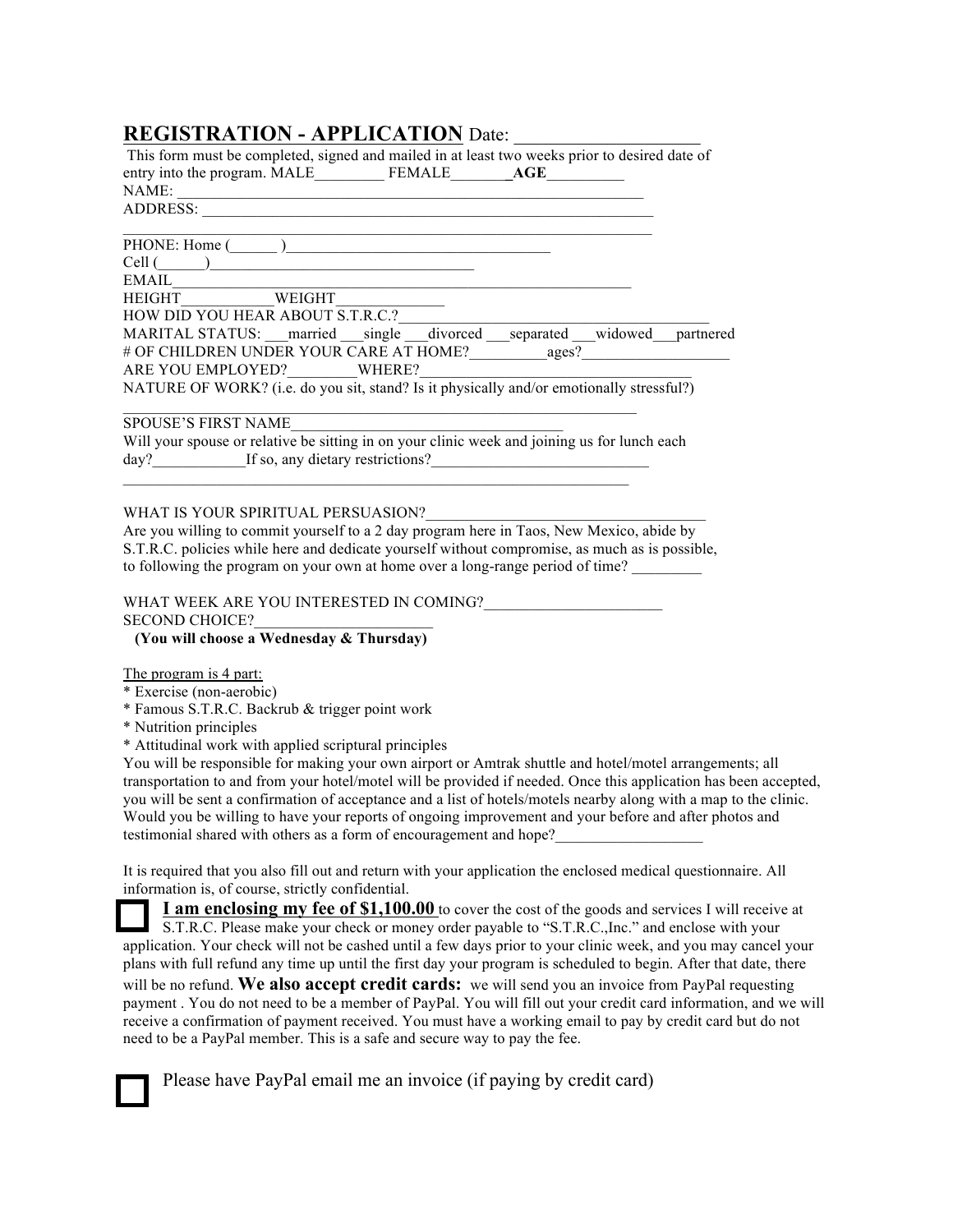# **MEDICAL HISTORY**

| <b>NAME</b>                                                                                                                                                                                                                      |
|----------------------------------------------------------------------------------------------------------------------------------------------------------------------------------------------------------------------------------|
| DOES YOUR HEAD TURN TO THE RIGHT OR LEFT?                                                                                                                                                                                        |
| DO YOU HAVE ANTEROCOLLIS? (head forward) _______OR RETROCOLLIS? (head back)                                                                                                                                                      |
| HOW AND WHEN YOU DEVELOPED S.T.                                                                                                                                                                                                  |
|                                                                                                                                                                                                                                  |
| HAVE YOU HAD A MEDICAL DIAGNOSIS? WHEN?                                                                                                                                                                                          |
| DID AN ACCIDENT OR SERIOUS ILLNESS PRECEDE THE ONSET OF S.T.? YES<br>N <sub>O</sub>                                                                                                                                              |
| If yes, please                                                                                                                                                                                                                   |
| explain:                                                                                                                                                                                                                         |
| ARE YOU CURRENTLY ILL WITH ANY OTHER DISEASE? YES<br>N <sub>O</sub>                                                                                                                                                              |
| If yes,                                                                                                                                                                                                                          |
| explain                                                                                                                                                                                                                          |
| ARE YOU UNDER SEVERE STRESS? YES NO If yes, explain why:                                                                                                                                                                         |
| DO YOU EXPERIENCE PROBLEMS PHYSICALLY WHILE:                                                                                                                                                                                     |
| standing _______ speaking ________ driving ________ eating _______ lying down<br>$\mathcal{L}(\mathcal{L})$                                                                                                                      |
| walking sitting all of the above                                                                                                                                                                                                 |
| DO YOU EXPERIENCE TREMORS? WHERE?                                                                                                                                                                                                |
| DO YOU HAVE PAIN?_____WHERE?_                                                                                                                                                                                                    |
| Is the pain: _____mild _____moderate _______ severe                                                                                                                                                                              |
| HAVE YOU HAD ANY BOTOX INJECTIONS FOR YOUR S.T.? YES NO                                                                                                                                                                          |
| If yes, have you experienced adverse reactions?_________________________________                                                                                                                                                 |
| If yes, have you experienced relief from Botox?<br><u> 1989 - Johann John Stein, markin fan it ferskearre fan it ferskearre fan it ferskearre fan it ferskearre fan </u><br>ARE YOU CURRENTLY "ON" BOTOX? Date of last injection |
|                                                                                                                                                                                                                                  |
| <b>Note:</b> if on Botox, it is best to have had your last injection at least 2 weeks prior to your clinic or before.                                                                                                            |
| WHAT OTHER MEDICAL, OR NON-MEDICAL TREATMENTS HAVE YOU HAD FOR S.T.?                                                                                                                                                             |
| HAVE THE TREATMENTS MADE YOU WORSE? YES<br>NO.                                                                                                                                                                                   |
| If yes,                                                                                                                                                                                                                          |
| explain:                                                                                                                                                                                                                         |
| ARE YOU TAKING ANY PRESCRIPTION DRUGS? YES<br>NO.                                                                                                                                                                                |
| Which ones?                                                                                                                                                                                                                      |
| HAVE YOU HAD ANY RELIEF FROM THESE DRUGS? _____YES _____NO                                                                                                                                                                       |
| ARE YOU USING MEDICAL CANNABIS (MARAJUANA)? _________ If yes, for how long?                                                                                                                                                      |
| Have you experienced relief from your ST symptoms as a result?                                                                                                                                                                   |
| IF FEMALE, ARE YOU ON HORMONE REPLACEMENT THERAPY (HRT) ?                                                                                                                                                                        |
|                                                                                                                                                                                                                                  |
| * HAVE YOU HAD SURGERY TO CORRECT YOUR S.T.? _____YES _____NO                                                                                                                                                                    |
| If yes, explain and include dates:                                                                                                                                                                                               |
|                                                                                                                                                                                                                                  |
| HAVE YOU HAD ANY OTHER RECENT SURGERY?______YES ______NO                                                                                                                                                                         |
| If yes, explain and include dates:                                                                                                                                                                                               |
|                                                                                                                                                                                                                                  |
|                                                                                                                                                                                                                                  |
| DO YOU SMOKE?_______ DRINK ALCOHOL?________ EAT SWEETS?___                                                                                                                                                                       |
| HAVE YOU SMOKED IN THE PAST? _______ If yes, explain for how long and when you quit.                                                                                                                                             |
|                                                                                                                                                                                                                                  |
| ARE YOU INVOLVED IN A SPORTS PROGRAM? IF YES, EXPLAIN:                                                                                                                                                                           |
|                                                                                                                                                                                                                                  |
| IS YOUR BED: hard ___ soft ___ medium ____ waterbed ___ airbed ___ tempurpedic                                                                                                                                                   |
| Do you use a pillow? _____YES _____NO Is the pillow:                                                                                                                                                                             |
| Feather Foam/Fiber Contour Buckwheat                                                                                                                                                                                             |
| DO YOU SLEEP: ______ on your back _______ on your stomach ________ on your side: which side?                                                                                                                                     |

\_\_\_\_ all the above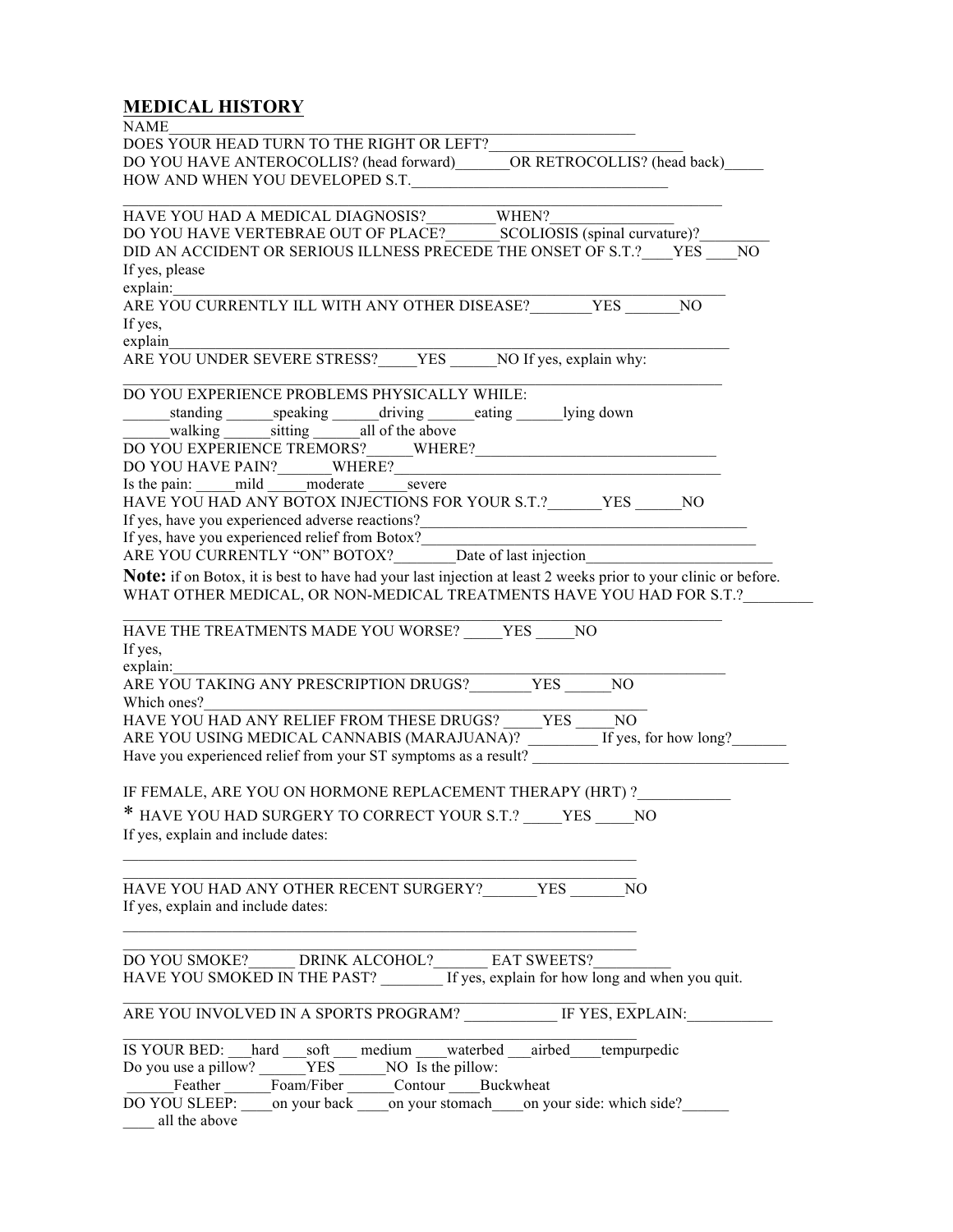| DO YOU SIT IN RECLINERS AND SOFT SOFAS? _______ YES ________ NO<br>DO YOU HAVE ANY OF THE FOLLOWING:<br>diabetes ______fainting spells _______hypoglycemia ______dizziness<br>DO YOU HAVE ANY FOOD OR OTHER ALLERGIES?_____YES _______NO<br>If yes,                                                                                                                                                                                                                                                                                                                                                                                                                                      |  |  |  |  |  |  |
|------------------------------------------------------------------------------------------------------------------------------------------------------------------------------------------------------------------------------------------------------------------------------------------------------------------------------------------------------------------------------------------------------------------------------------------------------------------------------------------------------------------------------------------------------------------------------------------------------------------------------------------------------------------------------------------|--|--|--|--|--|--|
| ADDITIONAL COMMENTS ON YOUR HEALTH THAT MAY NOT HAVE BEEN COVERED (include any<br>special dietary needs or food you can't or won't eat ) If vegetarian, do you eat fish? eggs? dairy?<br>If "no dairy" do you eat cheese? butter? This information is needed for meal planning.                                                                                                                                                                                                                                                                                                                                                                                                          |  |  |  |  |  |  |
| (P.S. New Mexico's green chile is wonderful!!)                                                                                                                                                                                                                                                                                                                                                                                                                                                                                                                                                                                                                                           |  |  |  |  |  |  |
| I have read, understand and accept the following: (this must be signed if you plan to attend S.T.R.C. -<br>unless emailing information)<br>This is not a medical clinic. I am not medically trained, do not prescribe medication, nor administer medication<br>and accept no responsibility for lack of physical improvement and/or injury in any client. I offer only<br>suggestions based upon my own devastating experience with S.T, and my recovery through application of these<br>principles to my own life. A client's progress or lack of it will depend solely upon his or her own commitment to<br>and application of the principles laid down in the S.T.R.C. Program Guide. |  |  |  |  |  |  |
| Client's name (PRINTED)<br><u>Client's</u> name (PRINTED)                                                                                                                                                                                                                                                                                                                                                                                                                                                                                                                                                                                                                                |  |  |  |  |  |  |
|                                                                                                                                                                                                                                                                                                                                                                                                                                                                                                                                                                                                                                                                                          |  |  |  |  |  |  |
| $\text{Date:}\n \begin{tabular}{ c c c } \hline \quad \quad & \quad \quad & \quad \quad \\ \hline \end{tabular}$<br>* Note: If you have had corrective surgery for your S.T., a written doctor's written release addressed to the<br>clinic is required and MUST be sent before you arrive for your clinic week.                                                                                                                                                                                                                                                                                                                                                                         |  |  |  |  |  |  |



**Physical Clinic Location:**

## **Mailing Address:**

1335 Paseo del Pueblo Sur #259 Taos, NM 87571

Local Phone (575) 737-1144 Fax (575) 737-1172

EMAIL: stclinic.info@gmail.com WEB: www.stclinic.com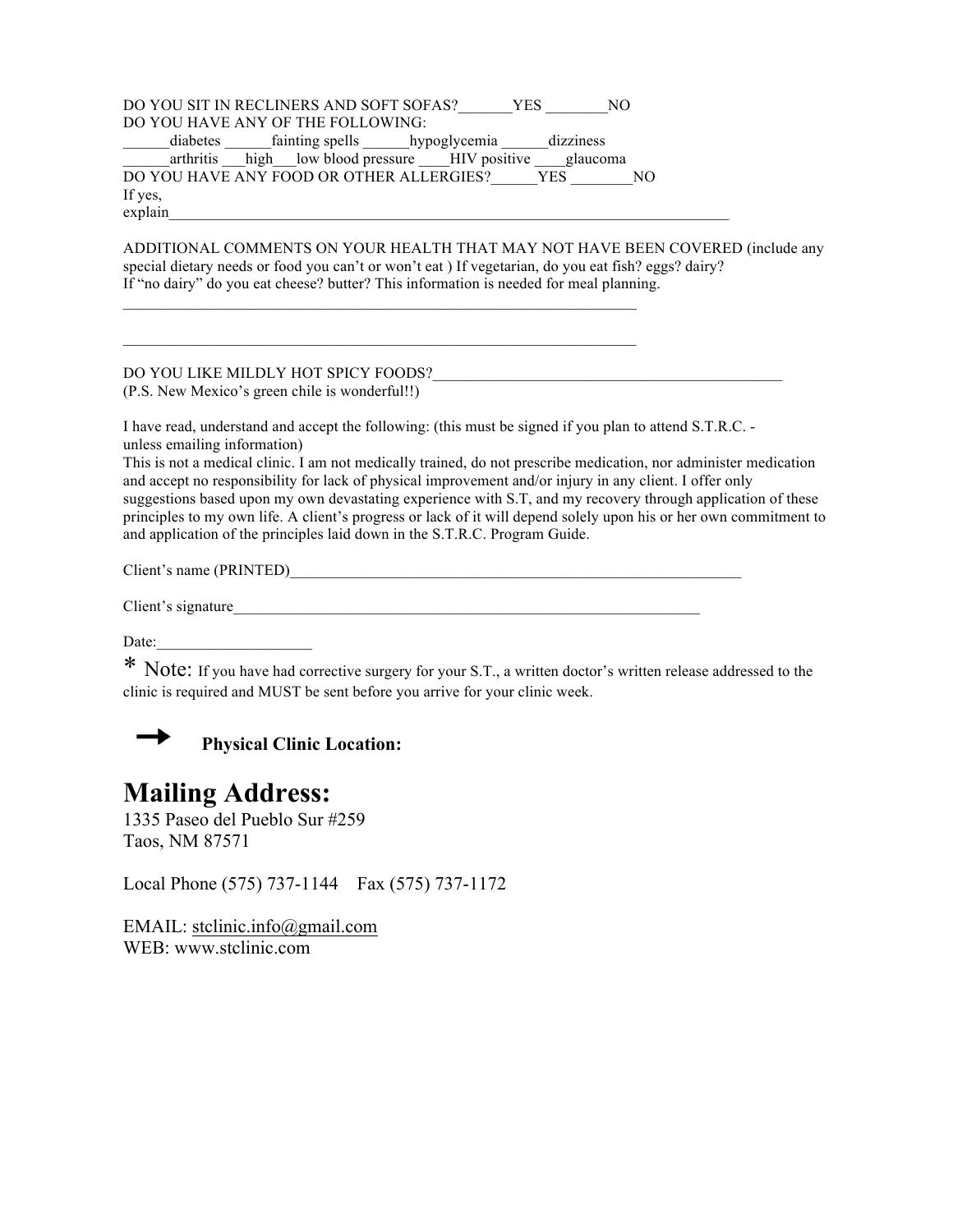

# Confidentiality Agreement

Due to your access to confidential and copy-written information, as a client enrolled in the S.T.R.C. Recovery Program

## We request that you sign the following Confidentiality Agreement:

Confidential information may include, but is not limited to, the following: exercises, massage, nutrition program, proprietary information, suppliers information, methods, plans, documents, data, drawings, manuals, reports, resources tools, and training materials.

In connection with being enrolled in S.T.R.C., I agree to the following:

I agree that I will not at any time, both during and after my enrollment in S.T.R.C., communicate nor disclose confidential information to any person, online posts/blogs, corporation, nor entity. I further recognize and agree that an an S.T.R.C., client, I may become aware of nonpublic information of a personal nature about employees or associates. I will not disclose any such information to any other person nor entity.

Printed Name: **Example 20** Final Asset of the set of the set of the set of the set of the set of the set of the set of the set of the set of the set of the set of the set of the set of the set of the set of the set of the

| Date: |  |  |
|-------|--|--|
|       |  |  |

# *Thank you for your cooperation!*

## **S.T.R.C. Board and Director, Abbie Brown**